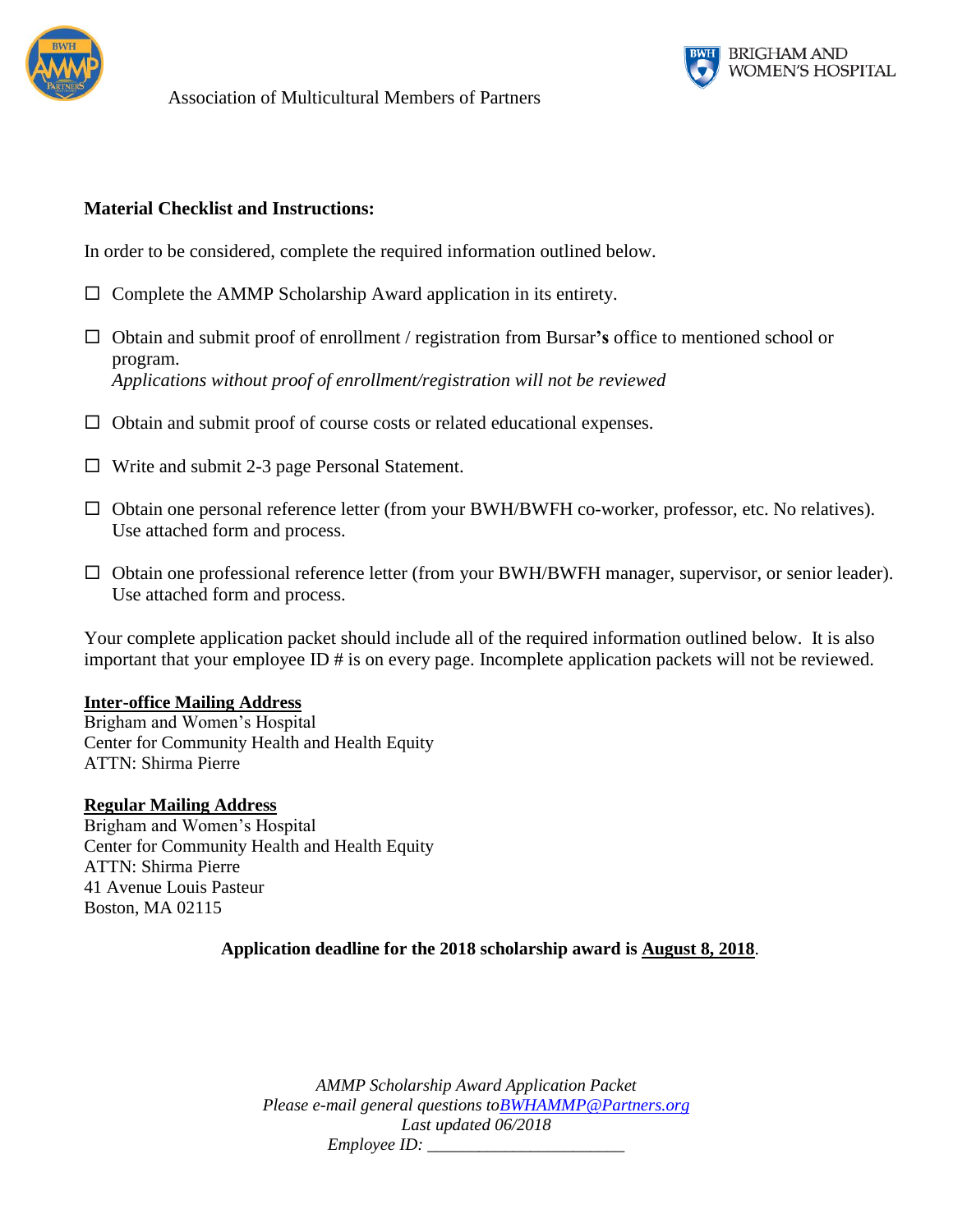

BRIGHAM AND<br>WOMEN'S HOSPITAL

Association of Multicultural Members of Partners

# **AMMP SCHOLARSHIP APPLICATION**

|                  | <b>DEMOGRAPHIC INFORMATION (Please print clearly.)</b>                                                                                                                                                                                                                                                                                                                                                                                                                                                                                                                                                                                                                                                               |                                                  |                      |                                       |  |
|------------------|----------------------------------------------------------------------------------------------------------------------------------------------------------------------------------------------------------------------------------------------------------------------------------------------------------------------------------------------------------------------------------------------------------------------------------------------------------------------------------------------------------------------------------------------------------------------------------------------------------------------------------------------------------------------------------------------------------------------|--------------------------------------------------|----------------------|---------------------------------------|--|
|                  |                                                                                                                                                                                                                                                                                                                                                                                                                                                                                                                                                                                                                                                                                                                      |                                                  |                      |                                       |  |
|                  |                                                                                                                                                                                                                                                                                                                                                                                                                                                                                                                                                                                                                                                                                                                      |                                                  |                      |                                       |  |
|                  |                                                                                                                                                                                                                                                                                                                                                                                                                                                                                                                                                                                                                                                                                                                      |                                                  |                      |                                       |  |
|                  |                                                                                                                                                                                                                                                                                                                                                                                                                                                                                                                                                                                                                                                                                                                      |                                                  |                      |                                       |  |
|                  |                                                                                                                                                                                                                                                                                                                                                                                                                                                                                                                                                                                                                                                                                                                      |                                                  |                      |                                       |  |
|                  |                                                                                                                                                                                                                                                                                                                                                                                                                                                                                                                                                                                                                                                                                                                      |                                                  |                      |                                       |  |
|                  | SELF-IDENTIFICATION (This section is optional and will only be used for internal reporting purposes.)                                                                                                                                                                                                                                                                                                                                                                                                                                                                                                                                                                                                                |                                                  |                      |                                       |  |
| $\Box$ White     | $\Box$ Asian/Pacific Islander<br>$\Box$ Two or More Races                                                                                                                                                                                                                                                                                                                                                                                                                                                                                                                                                                                                                                                            | $\Box$ Black/African American                    | $\Box$ Latina/Latino | $\Box$ Native American/Alaskan Native |  |
|                  | □ I am a benefits eligible employee who is enrolled in or accepted into an undergraduate degree/certificate program. I<br>have been continuously employed with BWH/BWFH for at least one year, and am in good standing, with no corrective<br>action initiated within the past year.<br>Please review and complete all sections of this application!<br>Please indicate if you are applying for the first time or re-applicant: $\Box$ First-Time $\Box$ Re-applicant<br>If you are a re-applicant, please indicate if you were a recipient: $\Box$ Awarded $\Box$ Not-awarded                                                                                                                                       |                                                  |                      |                                       |  |
| ٠<br>❏<br>❏<br>٠ | If you were awarded, what commitments were you able to meet? (Please check all that apply):<br>□ Volunteered for at least 2 AMMP sponsored events<br>□ Attended at least 6 AMMP general body meetings in a given year and contributing ideas<br>Took on leadership roles within AMMP by serving on committees or serving on the board<br>Provided a progress report at a Spring general body meeting on how the scholarship has enhanced the pursuit<br>of my academic goals and my contributions to AMMP<br>Are you currently an AMMP Member? $\Box$ YES $\Box$ NO<br>Have you been an AMMP Member in the past? $\Box$ YES $\Box$ NO<br>Please list any volunteer experience/activities at BW/F or outside of work: |                                                  |                      |                                       |  |
|                  |                                                                                                                                                                                                                                                                                                                                                                                                                                                                                                                                                                                                                                                                                                                      | <b>AMMP</b> Scholarship Award Application Packet |                      |                                       |  |
|                  |                                                                                                                                                                                                                                                                                                                                                                                                                                                                                                                                                                                                                                                                                                                      |                                                  |                      |                                       |  |

*Please e-mail general questions t[oBWHAMMP@Partners.org](mailto:BWHAMMP@Partners.org) Last updated 06/2018 Employee ID: \_\_\_\_\_\_\_\_\_\_\_\_\_\_\_\_\_\_\_\_\_\_\_*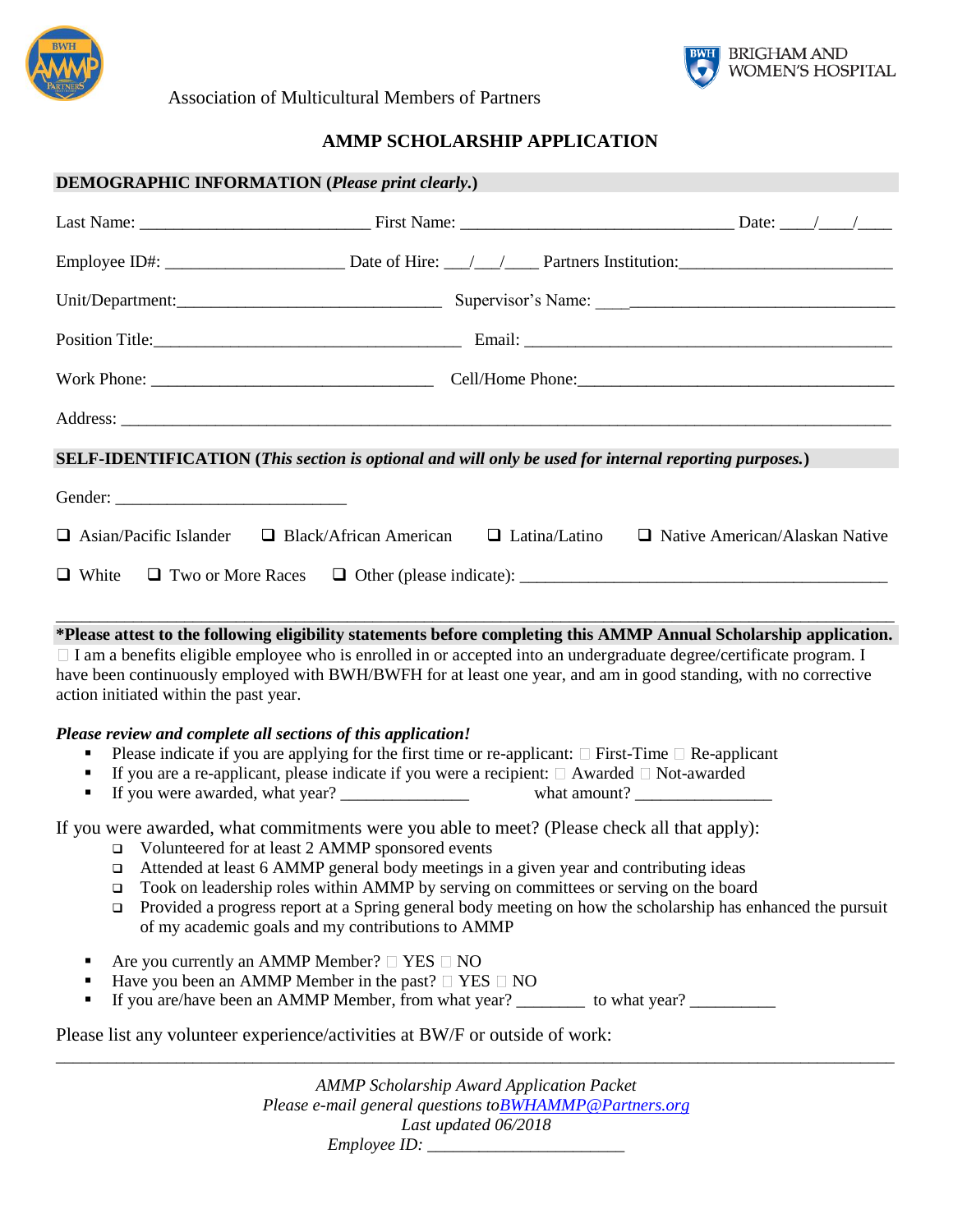



| How did you hear about the AMMP scholarship?<br>□ AMMP e-mail □ AMMP Website □ BWH Communication □ WFD Event □ Colleague □ ________________________                                                                                                              |
|------------------------------------------------------------------------------------------------------------------------------------------------------------------------------------------------------------------------------------------------------------------|
| <b>ACADEMIC INFORMATION</b>                                                                                                                                                                                                                                      |
| Please specify the name of the program/major you are currently, or will be enrolled in:                                                                                                                                                                          |
|                                                                                                                                                                                                                                                                  |
| Please indicate the type of program: $\Box$ Certificate Program $\Box$ Associate Degree $\Box$ Bachelors Degree<br>٠<br>Are you currently attending this school? $\Box$ YES $\Box$ NO<br>٠<br>If NO, what is your expected date of enrollment?<br>$\blacksquare$ |
|                                                                                                                                                                                                                                                                  |
| Documentation for itemized expenses from your school and/or receipt of textbook purchases (whichever applies) must<br>be submitted along with this application.                                                                                                  |
| <b>APPLICATION DEADLINE AND NOTIFICATION</b>                                                                                                                                                                                                                     |

# **The deadline for submitting applications is August 8, 2018. Employees will receive notification by AMMP in September. Funds will be paid out at Scholarship Reception.**

All information should be submitted to AMMP in one of the following ways: Interoffice mail: Brigham and Women's Hospital Center for Community Health and Health Equity 41 Avenue Louis Pasteur, Boston, MA 02115 ATTN: Shirma Pierre US Mail: Brigham and Women's Hospital Center for Community Health and Health Equity ATTN: Shirma Pierre 41 Avenue Louis Pasteur, Boston, MA 02115 Email: *BWHAMMP@Partners.org*

My signature below indicates that the information contained in this application is correct and honestly presented. If I am the recipient of an AMMP Scholarship Award, I agree to the expectations outlined in the overview pages.

**\_\_\_\_\_\_\_\_\_\_\_\_\_\_\_\_\_\_\_\_\_\_\_\_\_\_\_\_\_\_\_\_\_\_\_\_\_\_\_\_\_\_\_\_\_\_\_\_\_\_\_ \_\_\_\_\_\_\_\_\_\_\_\_\_\_\_\_\_\_\_\_\_\_\_\_\_\_\_\_\_\_\_\_\_\_\_**

Employee's Signature Date

*AMMP Scholarship Award Application Packet Please e-mail general questions t[oBWHAMMP@Partners.org](mailto:BWHAMMP@Partners.org) Last updated 06/2018 Employee ID: \_\_\_\_\_\_\_\_\_\_\_\_\_\_\_\_\_\_\_\_\_\_\_*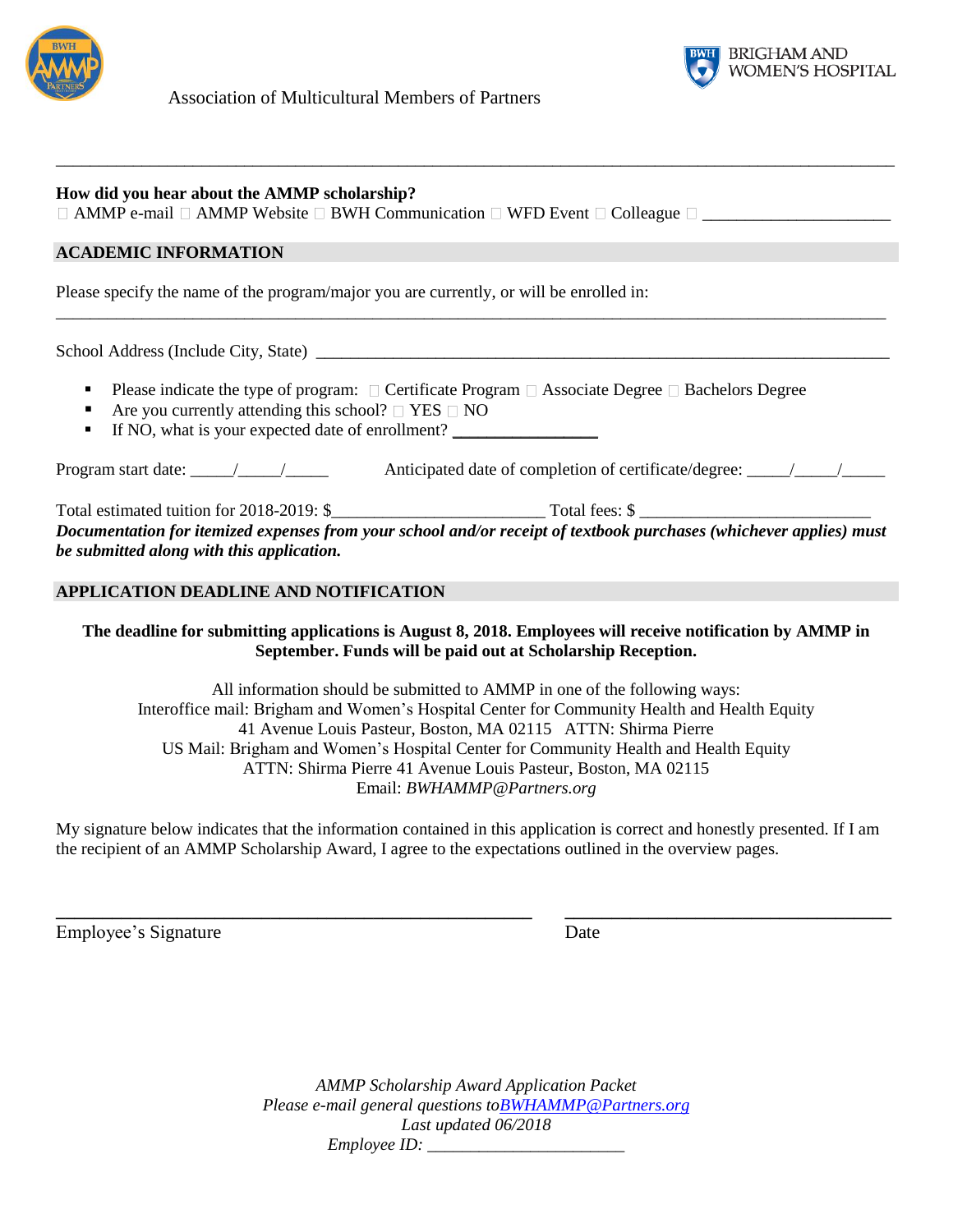



# **Essay**

The essay section of this application gives you an opportunity to present yourself to the selection committee in a way that grades and test scores cannot. The selection committee uses your essay to determine your ability to organize your thoughts and present yourself in a clear and concise manner.

Essay requirements:

- $\Box$  2-3 pages
- $\Box$  Typed in 12 pt. font size
- Double spaced
- $\Box$  Essay must address the following questions:
	- o How does the mission of AMMP relate to your goals?
	- o What would the immediate impact of the AMMP Scholarship Award be on your

educational/career goals?

o Why should you be considered for the scholarship Award?

For assistance or clarification, please send an e-mail to **[BWHAMMP@Partners.org.](mailto:BWHAMMP@Partners.org)** 

*AMMP Scholarship Award Application Packet Please e-mail general questions t[oBWHAMMP@Partners.org](mailto:BWHAMMP@Partners.org) Last updated 06/2018 Employee ID: \_\_\_\_\_\_\_\_\_\_\_\_\_\_\_\_\_\_\_\_\_\_\_*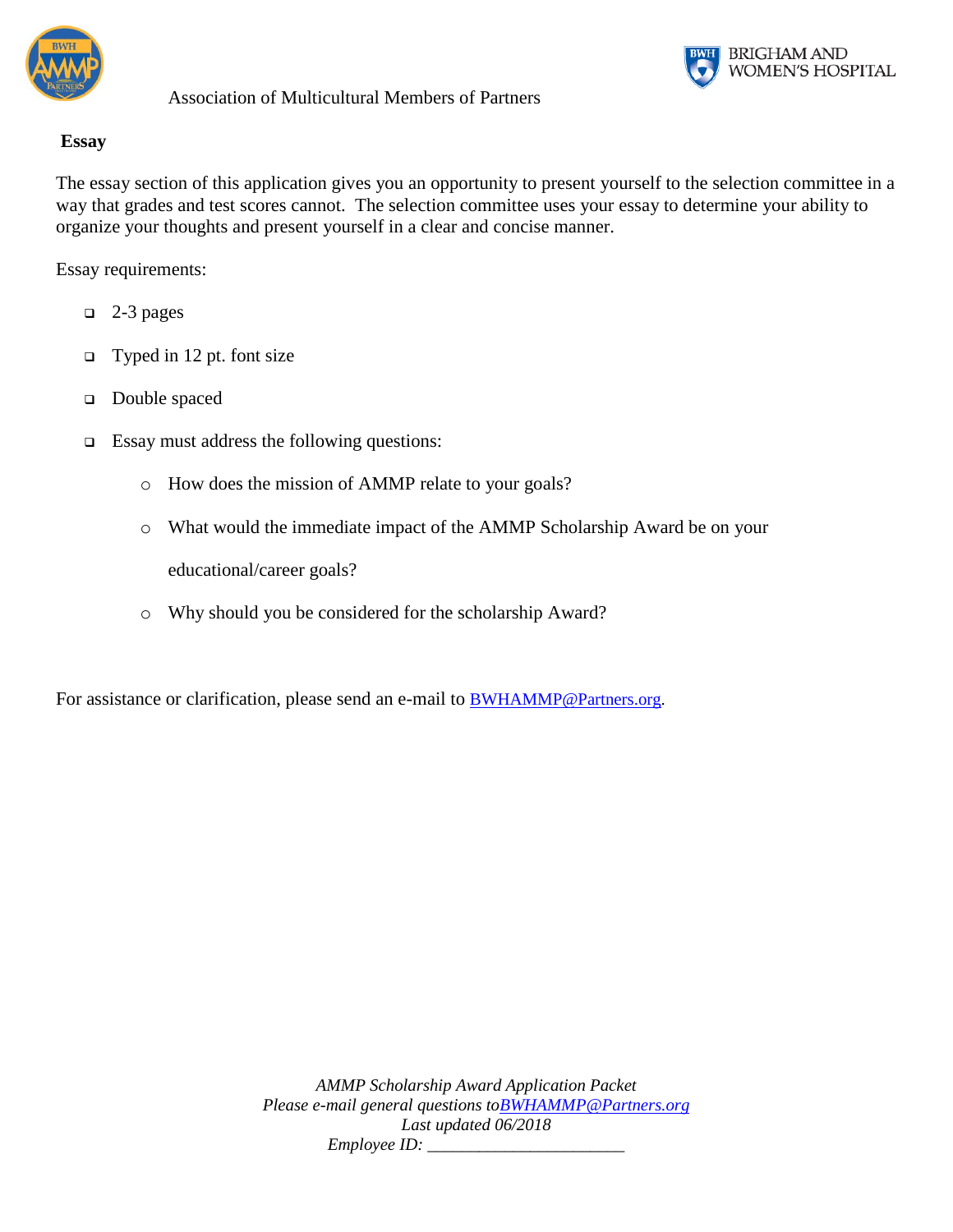

**BRIGHAM AND** WOMEN'S HOSPITAL

Association of Multicultural Members of Partners

# **Assessment Form A: Reference Letter**

Applicant name:

To Whom It May Concern:

The person named above is applying for an AMMP Scholarship Award. AMMP is the Association of Multicultural Members of Partners at BW/F. It is a volunteer organization open to all Partners employees who are committed to the recruitment, retention, development, and advancement of multicultural professionals into leadership roles throughout the Partners organization.

The AMMP Scholarship Award is one way to promote the mission of AMMP. The purpose of the scholarship is to expand access to career opportunities at Partners HealthCare System, Inc (BWH, Dana-Farber, Faulkner) by assisting under-represented non-professional staff members in obtaining a professional certificate, associates or baccalaureate degrees.

As part of the application process for the AMMP Scholarship Award, the applicant must obtain references. Please complete the attached assessment form to serve as a reference for the applicant. Your candid feedback of this applicant will assist us in determining their eligibility.

The completed assessment form should be returned in a sealed envelope directly to the applicant. Please be sure to print your name and the employee # on the outside of the sealed envelope.

The following page should be used to assess the candidate. If needed, additional pages should be attached for comments.

> *AMMP Scholarship Award Application Packet Please e-mail general questions t[oBWHAMMP@Partners.org](mailto:BWHAMMP@Partners.org) Last updated 06/2018 Employee ID:*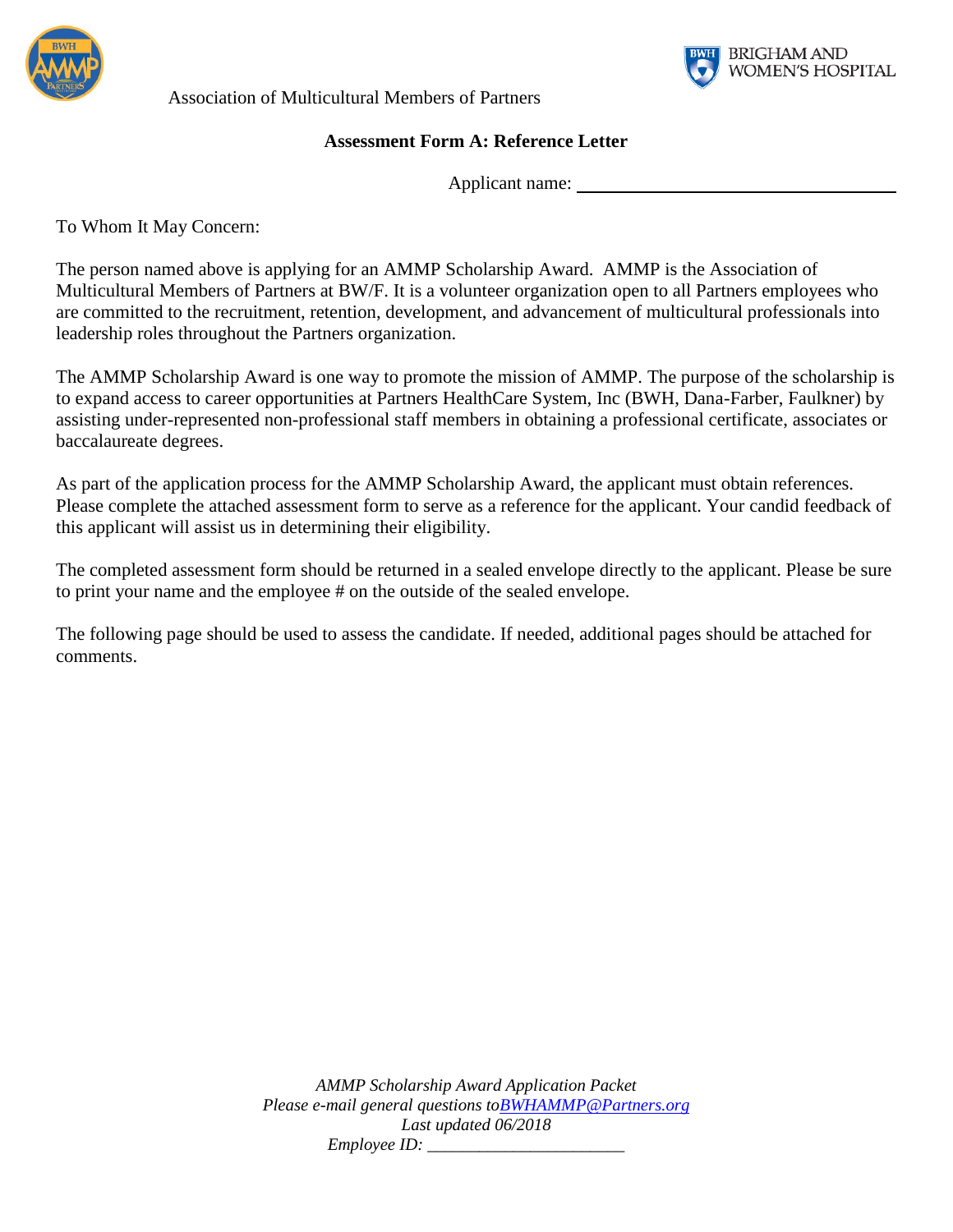



#### **Assessment Form B: Personal Reference**

What is your relationship to the applicant?

How long have you known the applicant?

1. Please use the rating scale below to help us understand the characteristics of applicant. Place an X in the appropriate box.

|    |                            | Well         | <b>Below</b> | Average | Above   | Well    | No Basis For |
|----|----------------------------|--------------|--------------|---------|---------|---------|--------------|
|    |                            | <b>Below</b> | Average      |         | Average | Above   | Judgment     |
|    |                            | Average      |              |         |         | Average |              |
| 1. | Reliability                |              |              |         |         |         |              |
| 2. | Written communication      |              |              |         |         |         |              |
|    | skills                     |              |              |         |         |         |              |
| 3. | Verbal communication       |              |              |         |         |         |              |
|    | skills                     |              |              |         |         |         |              |
| 4. | Scholastic ability         |              |              |         |         |         |              |
| 5. | Imagination and probable   |              |              |         |         |         |              |
|    | creativity                 |              |              |         |         |         |              |
| 6. | Ability to work well with  |              |              |         |         |         |              |
|    | others                     |              |              |         |         |         |              |
| 7. | Leadership skills          |              |              |         |         |         |              |
| 8. | Potential for professional |              |              |         |         |         |              |
|    | growth within BWF          |              |              |         |         |         |              |

\_\_\_\_\_\_\_\_\_\_\_\_\_\_\_\_\_\_\_\_\_\_\_\_\_\_\_\_\_\_\_\_\_\_\_\_\_\_\_\_\_\_\_\_\_\_\_\_\_\_\_\_\_\_\_\_\_\_\_\_\_\_\_\_\_\_\_\_\_\_\_\_\_\_\_\_\_\_\_\_\_\_\_\_\_\_\_\_\_\_\_\_\_\_\_\_\_\_

\_\_\_\_\_\_\_\_\_\_\_\_\_\_\_\_\_\_\_\_\_\_\_\_\_\_\_\_\_\_\_\_\_\_\_\_\_\_\_\_\_\_\_\_\_\_\_\_\_\_\_\_\_\_\_\_\_\_\_\_\_\_\_\_\_\_\_\_\_\_\_\_\_\_\_\_\_\_\_\_\_\_\_\_\_\_\_\_\_\_\_\_\_\_\_\_\_\_

\_\_\_\_\_\_\_\_\_\_\_\_\_\_\_\_\_\_\_\_\_\_\_\_\_\_\_\_\_\_\_\_\_\_\_\_\_\_\_\_\_\_\_\_\_\_\_\_\_\_\_\_\_\_\_\_\_\_\_\_\_\_\_\_\_\_\_\_\_\_\_\_\_\_\_\_\_\_\_\_\_\_\_\_\_\_\_\_\_\_\_\_\_\_\_\_\_\_

\_\_\_\_\_\_\_\_\_\_\_\_\_\_\_\_\_\_\_\_\_\_\_\_\_\_\_\_\_\_\_\_\_\_\_\_\_\_\_\_\_\_\_\_\_\_\_\_\_\_\_\_\_\_\_\_\_\_\_\_\_\_\_\_\_\_\_\_\_\_\_\_\_\_\_\_\_\_\_\_\_\_\_\_\_\_\_\_\_\_\_\_\_\_\_\_\_\_

\_\_\_\_\_\_\_\_\_\_\_\_\_\_\_\_\_\_\_\_\_\_\_\_\_\_\_\_\_\_\_\_\_\_\_\_\_\_\_\_\_\_\_\_\_\_\_\_\_\_\_\_\_\_\_\_\_\_\_\_\_\_\_\_\_\_\_\_\_\_\_\_\_\_\_\_\_\_\_\_\_\_\_\_\_\_\_\_\_\_\_\_\_\_\_\_\_\_

\_\_\_\_\_\_\_\_\_\_\_\_\_\_\_\_\_\_\_\_\_\_\_\_\_\_\_\_\_\_\_\_\_\_\_\_\_\_\_\_\_\_\_\_\_\_\_\_\_\_\_\_\_\_\_\_\_\_\_\_\_\_\_\_\_\_\_\_\_\_\_\_\_\_\_\_\_\_\_\_\_\_\_\_\_\_\_\_\_\_\_\_\_\_\_\_\_\_

2. What are some of the applicant's strengths?

3. What are some of the applicant's areas for development?

4. Is there anything else that the selection committee should know about the applicant?

Print Name:

Signature: Date: Date: Date: Date: Date: Date: Date: Date: Date: Date: Date: Date: Date: Date: Date: Date: Date: Date: Date: Date: Date: Date: Date: Date: Date: Date: Date: Date: Date: Date: Date: Date: Date: Date: Date: D

Institution: Department:

*AMMP Scholarship Award Application Packet Please e-mail general questions t[oBWHAMMP@Partners.org](mailto:BWHAMMP@Partners.org) Last updated 06/2018 Employee ID: \_\_\_\_\_\_\_\_\_\_\_\_\_\_\_\_\_\_\_\_\_\_\_*